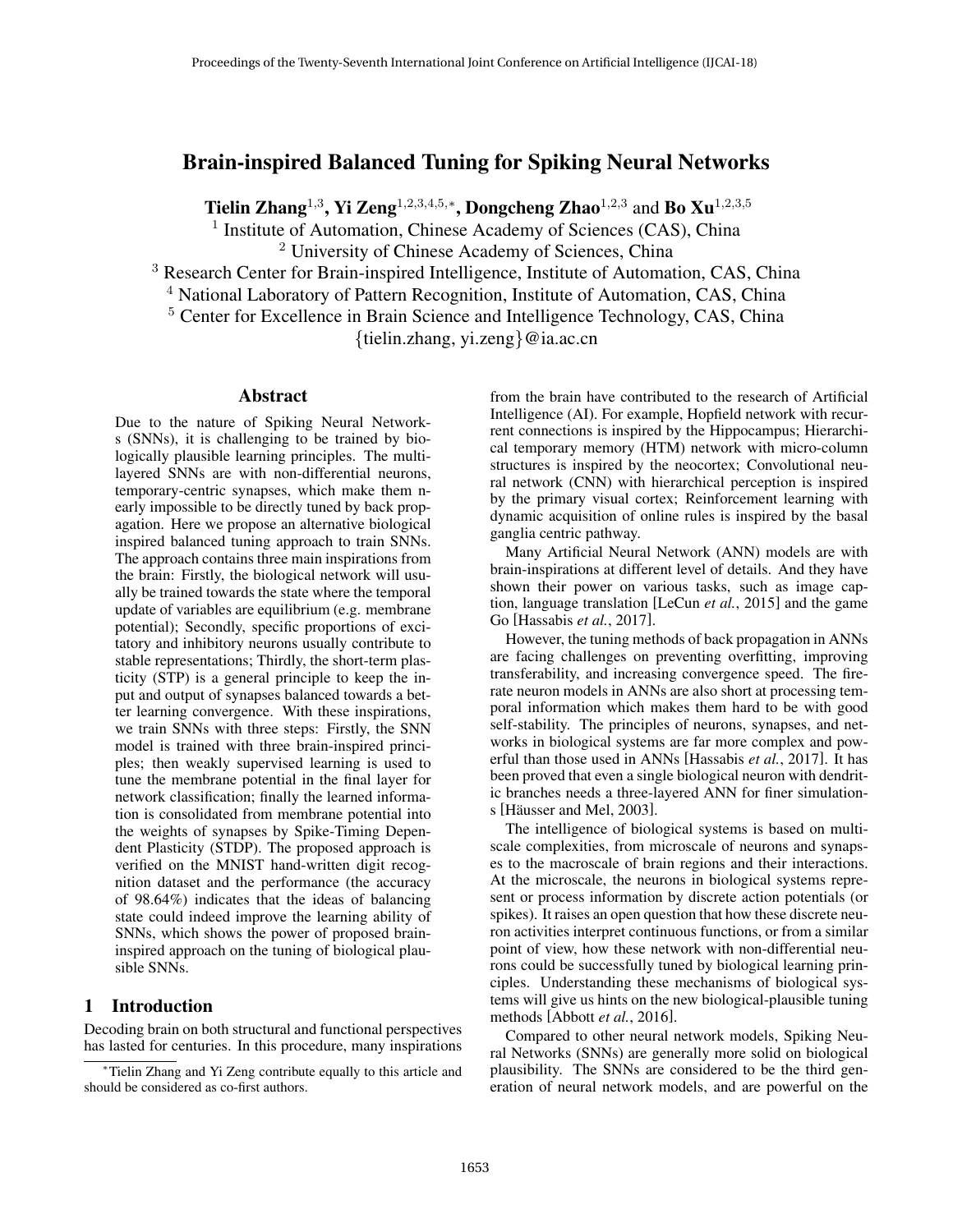processing of both spatial and temporal information [Maass, 1997].

Neurons in SNNs communicate with each other by discontinuous spikes, which raises gaps between spikes and behaviors but also narrow down the multi-level integration challenges since the spikes could be considered as naturally interactive signals. In SNNs, the neurons will not be activated until the membrane potentials reach thresholds. This makes them energy efficient.

The diversity of neuron types (e.g. excitatory and inhibitory neurons) also enables SNNs to keep balance, which will, in turn, help SNNs on efficient learning and forming specific functions. In addition, different computing costs in neurons and synapses cause various kinds of time delays which will also contribute to the asynchronous computation of SNNs, since these kinds of delays will open up a new temporal dimension on SNN for better representation capacity. SNNs have been well applied on XOR problem [Sporea and Grüning, 2013], visual pattern recognition [Diehl and Cook, 2015; Zeng *et al.*, 2017], probabilistic inference [Soltani and Wang, 2010] and planning tasks [Rueckert *et al.*, 2016].

Although SNNs have shown more biological plausibility than conventional ANNs, from the computational perspective, lack of efficient and biological plausible learning methods in the current SNN models limits their values to support understanding the nature of intelligence and potential applications.

With respect to this, some efforts have been made to train the networks by biological plausible principles. Long-Term Potentiation (LTP), Long-Term Depression (LTD), Short Term Plasticity (STP) which includes Short Term Facilitation (STF) and Depression (STD), Hebbian learning, Spike Timing Dependent Plasticity (STDP), lateral inhibition, synaptic scaling, synaptic redistribution, and many other braininspired learning principles from biological nervous systems are proposed and applied on the training procedure of SNNs [Abraham and Bear, 1996]. Nevertheless, there is still gaps for SNNs in specific applications when compared with ANN models. More efficient and comprehensive learning frameworks for SNNs need to be proposed and applied.

In this paper, we propose brain-inspired balanced tuning for SNNs (Balanced SNN for short), we will tune the SNNs based on three inspirations from the brain: Firstly, the biological network will be trained towards the equilibrium states for the membrane potentials. Secondly, the proportion of excitatory and inhibitory neurons need to make a balance and cooperate together for better tuning. Thirdly, the STP is used to keep the synaptic input-output balanced towards a better learning convergence. These inspirations are introduced as three balance principles, namely, the Membrane Potential (MP) based balance, the Excitatory-Inhibitory neuron type (E-I) based balance and the STP based balance. With these inspirations, we start to train SNNs with three steps: training the membrane potential of SNNs with three braininspired principles; then a weakly supervised learning is used to tune the membrane potential in the final layer; finally consolidating the learned membrane potential information into synaptic weights by STDP. The MNIST benchmark is used to test the performance of the proposed model.

# 2 Related Works

Zenke et al. showed that the interaction of Hebbian homosynaptic plasticity with rapid non-Hebbian heterosynaptic plasticity would be sufficient for memory formation, and then memory could be recalled after a brief stimulation of a subset of assembly neurons in a spiking recurrent network model [Zenke *et al.*, 2015].

Alireza et al. proposed a local learning rule supported by the theory of efficient, balanced neural networks (EBN) for the tuning of recurrent spiking neural networks. An additional tight excitatory and inhibitory balance is maintained for the spiking efficiency and robustness [Alemi *et al.*, 2018].

Zeng et al. proposed seven biologically plausible rules to train multi-layer SNNs with Leaky-Integrated and Fire (LIF) neurons, which includes more local principles such as dynamic neuron allocations, synapse formation and elimination, various kinds of STDPs, and also more global learning principles such as background noise influence and the proportion of different kinds of neurons [Zeng *et al.*, 2017]. It has been proved that the synaptic weights in first few layers of SNNs could be dynamically updated by STDP rules without any supervision, and the weights between the final two layers could be supervised and learned by Hebb's law.

Diehl et al. trained an SNN with conductance-based synapses, STDP, lateral inhibition, and adaptive spiking threshold, and used an unsupervised learning scheme to train a two-layered SNN. Finally, the accuracy reached 95% on the MNIST benchmark [Diehl and Cook, 2015].

Some other efforts get around of the direct training of SNNs by equivalent converting of learned synaptic weights from ANNs into SNNs. Diehl et al. try to convert deep ANNs into SNNs directly and keep the minimum performance loss in the conversion process, the key techniques include the limitation of rectified linear units (ReLUs) with zero bias and weight normalization into a linear range [Diehl *et al.*, 2015]. Although this method could achieve the performance of 98.48% on 10-class hand-written digit MNIST classification task, the performance of SNN is actually contributed by ANN from backpropagation instead of pure biological plausible SNN learning.

Lee et al. argued that the discontinuities between spikes could be considered as noises, and the SNN without noises are continuous and could use backpropagation for training. A new architecture based on this idea is tested on M-NIST and N-MNIST dataset, and a better performance and a faster convergence are achieved compared with conventional SNNs [Lee *et al.*, 2016].

SpikeProp is an error-backpropagation based supervised learning algorithm for the training of spiking networks which could actually be considered as equivalent exchanges from spatial information (i.e. fire rates) in ANN to the temporal information (i.e. timing of inter-spike intervals) in SNN [Bohte *et al.*, 2002].

In our efforts, we aim to minimize artificial rules and principles, and incorporate more biological plausible tuning mechanisms. We want to understand whether more solid biological principles could bring current brain-inspired SNN models to the next level and computationally enhance our un-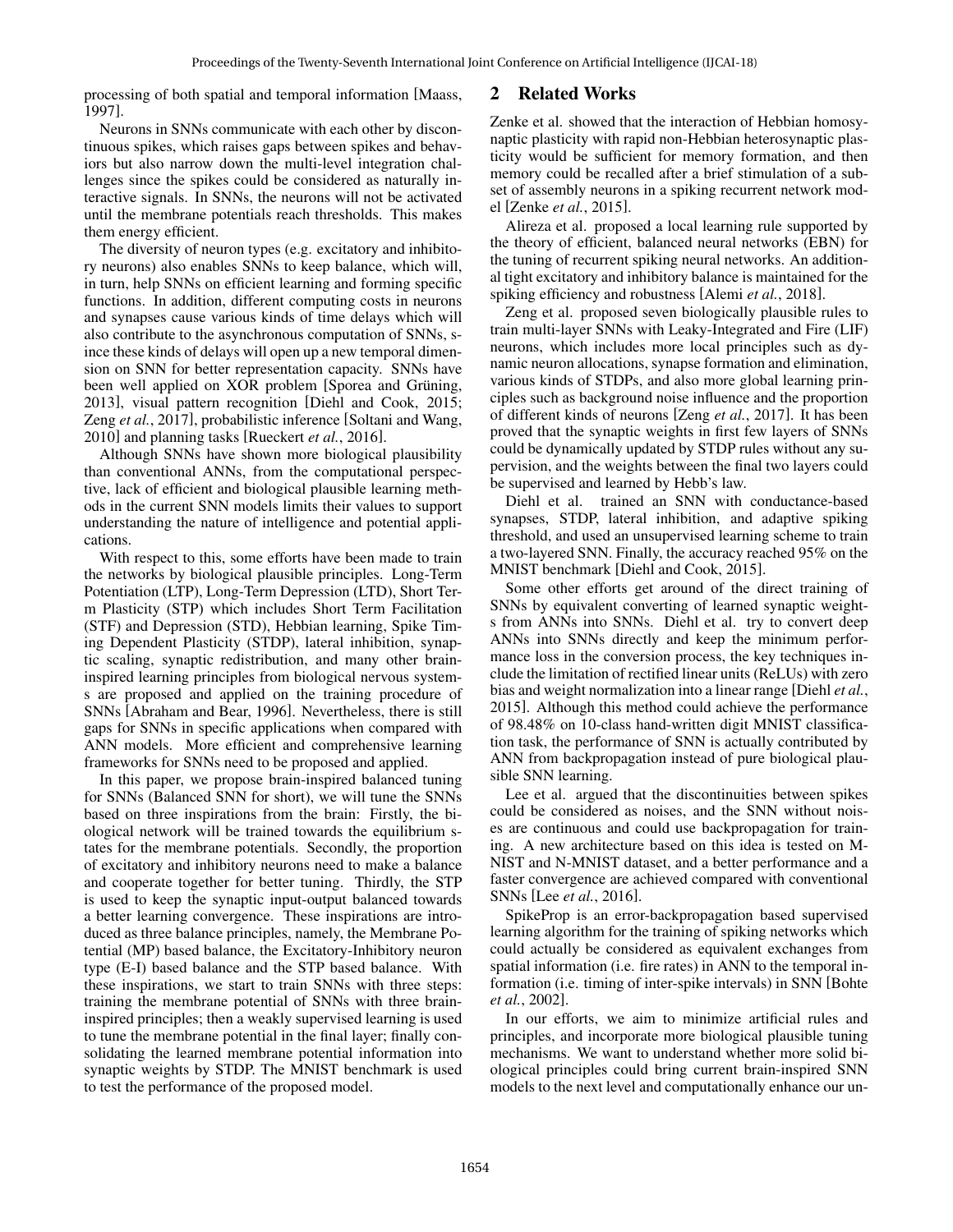

Figure 1: The LIF neuron with discontinuous spikes

derstanding of learning in the brain, and be more practically efficient in AI applications.

#### 3 The Architecture of Balanced SNNs

Different SNNs are with different structures (e.g. recurrent, or feed-forward connections) and learning methods. The recurrent networks are usually designed for temporal information processing and the multi-layered networks are mainly for the abstraction of spatial information.

The simplest version of feed-forward multi-layered SNNs is with two-layered architecture, which is also the first successful paradigm which could be tuned well by biologically plausible learning principles [Diehl and Cook, 2015]. A three layered SNN is constructed and trained by seven braininspired learning principles [Zeng *et al.*, 2017], which shows unique contributions of different brain-inspired principles.

In this paper, we use similar building blocks as in [Zhang *et al.*, 2018] which uses the LIF neuron model for temporal information processing and feedforward three-layered SNN for information integration as the basic structure.

#### 3.1 The Basic LIF Neuron Model

The LIF neuron model is the basic building block of the SNN model in this paper. It's function is for non-linear information integration and non-differential spikes generation.

As shown in Figure 1, when pre-synaptic neuron fires, the spikes are generated and propagated into post-synaptic neurons. We use V to represent  $V(t)$  for simplicity. The dynamic function of membrane potential in LIF will be integrated with dt. The  $C_m$  is the membrane capacitance, the  $g_L$  is the leaky conductance,  $V_L$  is the leaky potential, and  $I_{syn}$  is the input stimulus (converted from spikes by synapses) from presynaptic neurons.

$$
\tau_m \frac{dV}{dt} = -\left(V - V_L\right) - \frac{g_{E/I}}{g_L} \left(V - V_{E/I}\right) + \frac{I_{syn}}{g_L} \tag{1}
$$

The  $g_E$  is the excitatory conductance,  $g_I$  is the inhibitory conductance,  $V_E$  and  $V_I$  are the reversal potentials for excitatory and inhibitory neurons respectively, and  $\tau_m = \frac{C_m}{g_L}$ .

The value of  $I_{syn}$  in Equation (2) will be updated by the pre-synaptic spikes. The  $w_{i,i}$  is the connection weight from pre-synaptic neuron j to the target neuron i,  $\delta_t$  denotes the pre-synaptic spikes (in the next step it will be updated into



Figure 2: The architecture of a feed forward multi-layered Balanced SNN

non-differential potential  $V_j$ ). The  $f_{syn}$  is the function from membrane potential (or spikes) to currents, which could be a decay factor or an STP function.

$$
I_{syn} = f_{syn} \left( \sum_{j \in N_E} w_{j,i} \delta_t \right) \tag{2}
$$

#### 3.2 The Multi-layered Balanced SNN

As shown in Figure 2, a multi-layered feed-forward SNN (for simplicity here we use three-layered SNN) is constructed. The neurons in the first layers are non-LIF neurons which only receive the signals from inputs and output signals to the next layer directly without decay.

The neurons in the second layers are LIF neurons with both excitatory and inhibitory types. For the excitatory neurons, all of the output synapses are excitatory (with positive values). On the contrary, for the inhibitory neurons, all of the output synapses are inhibitory (with negative values). Synapses will receive spikes from pre-synaptic neurons and then send positive (or negative) spikes to postsynaptic neurons after firing. The proportion of inhibitory neurons in the second layer will be predefined.

The neurons in the final layer are all of excitatory LIF neurons which could receive both inputs from pre-synaptic neurons and also the additional teaching signals. The teaching signals will be updated synchronously with the network inputs.

## 4 Brain inspired Balanced Tuning

Most of the cognitive and functional neural systems tend to keep balanced states for better adaptability and stability. Here we introduce three brain-inspired balance principles: the Membrane Potential (MP) based balance, the Excitatory-Inhibitory neuron type (E-I) based balance and the STP based balance.

#### 4.1 Membrane Potential based Balance

Here we focus on the membrane potential  $V_i$  as one of a main balanced variable for tuning. Membrane potential is a temporal dynamical variable which works for the function of infor-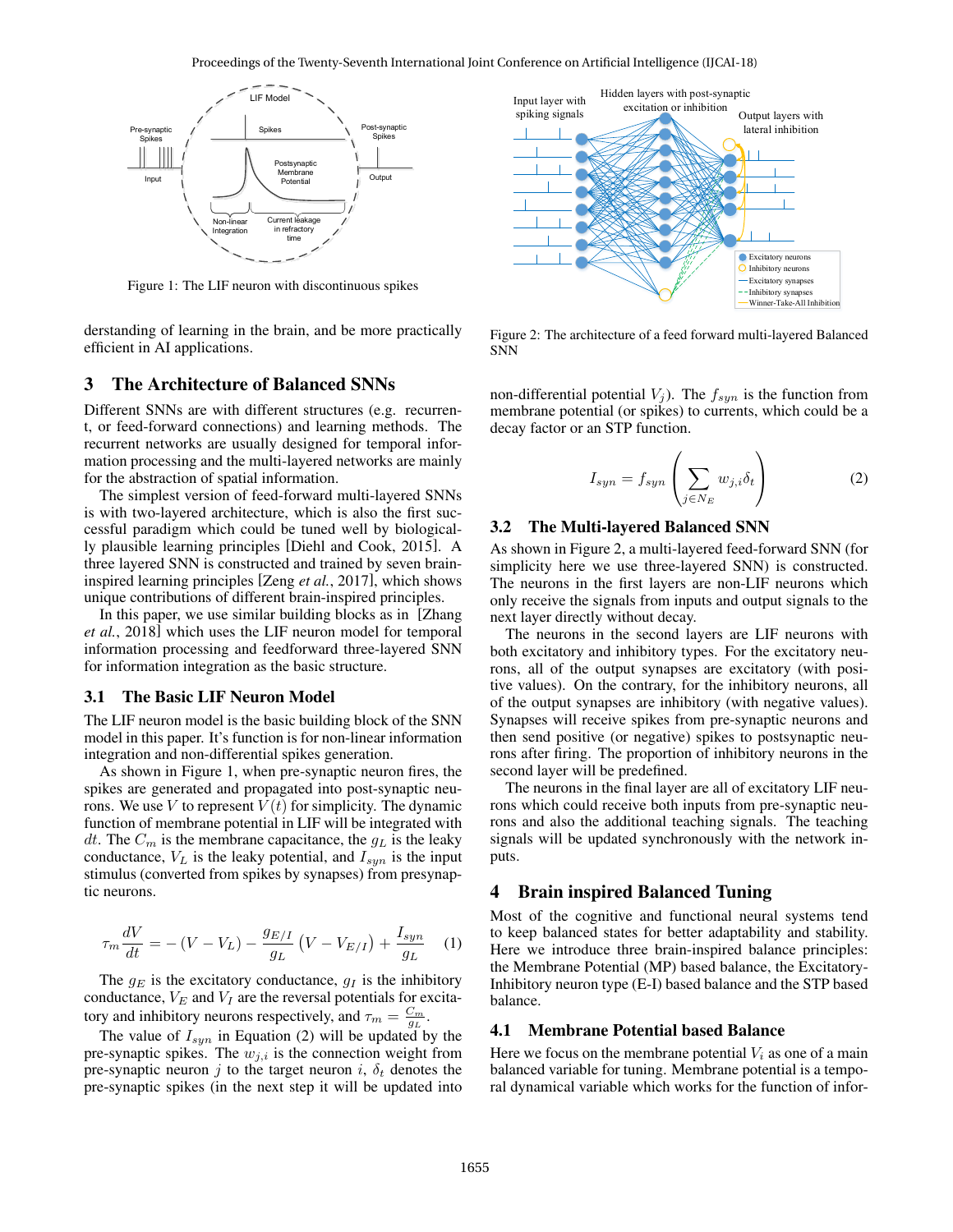mation integration or abstraction. Here we define  $\Delta E_i = \frac{dE_i}{dt}$ as the energy representation of temporal differential states of neurons.

$$
\Delta E_i = V_i - \left(\sum_j^N w_{j,i} V_j - V_{th,i}\right) \tag{3}
$$

As shown in Equation (3), the first term after equality sign is the current membrane potential of neuron  $i$ , and the second term is the future membrane potential of neuron  $i$  which integrates all of the inputs from pre-synaptic  $V_j$ . The network will learn dynamically towards network convergence, and with training time going by, the current states and next states of neurons will become equivalent, which means the  $\Delta E_i$  will be around zero.

Considering that in our work, the membrane potential  $V_i$ has already taken the place of  $w_{j,i}$  on network tuning (the information will be consolidated from  $V_i$  to  $w_{j,i}$  in final steps), we update Equation (3) into Equation (4) according to the differential chain rule.

$$
\frac{dE_i}{dV_i} = \frac{dE_i}{dt} \times \frac{dt}{dV_i} = \frac{V_i - \left(\sum_j^N w_{j,i} V_j - V_{th,i}\right)}{\frac{dV_i}{dt}} \tag{4}
$$

$$
\Delta V_i^{MP} = -\eta_{MP} \frac{V_i - \left(\sum_{j}^{N} w_{j,i} V_j - \sum_{j}^{N} V_{th,i}\right)}{-\left(V_i - V_L\right) - \frac{q_E}{q_L} \left(V_i - V_E\right)} \tag{5}
$$

Finally Equation (5) describes the detailed update mechanisms of  $V_i$  based on the membrane potential based balance.

## 4.2 Excitatory-Inhibitory Neuron Type based Balance

In the biological brains, the proportion of excitatory neurons is larger compared to inhibitory neurons. These two types of neurons are integrated together in a interactive way to make the network in balanced states [Okun and Lampl, 2009].

Different with conventional ANNs, in which the weights of output synapses from a single neuron could be both positive or negative, in our model, we follow the biological system that normally, weights of synapses have to be positive for excitatory neurons while being negative for inhibitory neurons. Considering that the initial weights of neurons have already fit for the biological conditions, we separate the procedure of weights update into two situations: the first situation is when  $w_{j,i} \Delta w_{j,i} \geq 0$ , in which the weights of synapses will not change their symbols after update (i.e. the weights of synapses will increase for the excitatory type and will decrease for the inhibitory type); the second situation is when  $w_{j,i}\Delta w_{j,i} < 0$ , where the updated weights of synapses may change their symbols.

The first situation has already fit for the biological brains. For the second situation, we make another condition as  $w_{j,i}$  ( $w_{j,i} + \Delta w_{j,i}$ ) ≥ 0 to limit the update range of synapses (i.e.  $w_{j,i}+\Delta w_{j,i}$ ) which distinguish the types of neurons (excitatory or inhibitory). The equation  $w_{j,i}$   $(w_{j,i} + \Delta w_{j,i}) \geq 0$ could also be converted into the form of  $\frac{-\Delta w_{j,i}}{w_{j,i}} \leq 1$  which could be considered as a condition to the learning rate of  $w_{i,i}$ , as shown in Equation (6).

$$
\begin{cases}\n\eta_w = \eta_0 & if (w_{j,i} \Delta w_{j,i} \ge 0) \\
\eta_w = \eta_0 \left( -\eta_1 \frac{\Delta w_{j,i}}{w_{j,i}} \right) & if (w_{j,i} \Delta w_{j,i} < 0)\n\end{cases}
$$
\n(6)

where  $\eta_w$  is the learning rate for each synapse,  $\eta_0$  is the predefined initial learning rate,  $\eta_1$  is the variable in the range of  $(0, 1)$  which makes the condition of  $\frac{-\Delta w_{j,i}}{w_{j,i}} \leq 1$  works (here we use  $\eta_1 = \frac{1}{2}$  for simplicity). Finally, we will have the rule for excitatory and inhibitory synapses update which also works as an alternative balanced principle for network tuning.

#### 4.3 Short-Term Plasticity based Balance

To a certain extent, the firing frequencies of neurons in SNNs are kept balanced by STP. The spiking frequency will increase by STF when the frequency is low, while will decrease by STD when the frequency is high [Zucker and Regehr, 2002]. For STF, the release of  $Ca^{2+}$  from synapses will increase the probability of the neuron firing next time. For STD, the highfrequency firing will cost too much energy to support spike generation next time which is very near for the last spike.

$$
\frac{du}{dt} = -\frac{u}{\tau_f} + U(1-u)\delta(t - t_{sp})\tag{7}
$$

$$
\frac{dx}{dt} = \frac{1-x}{\tau_d} - ux\delta(t - t_{sp})\tag{8}
$$

As shown in Equation (7) and Equation (8), u and x are the normalized variables which represent the dynamical characteristics of STF and STD respectively.  $\delta(t - t_{sp})$  is the input of spikes on time  $t_{sp}$ ,  $\tau_f$  and  $\tau_d$  are the recover time constants of STF and STD respectively.

$$
\frac{I_{syn}^{STP}}{dt} = -\frac{I_{syn}}{\tau_s} + Aw_{j,i}ux\delta(t - t_{sp})
$$
(9)

As shown in Equation  $(9)$ , A is the maximal connection weight,  $\tau_s$  is the recover time constants for  $I_{syn}$ .  $I_{syn}$  will be updated based on the  $u$  in Equation (7) and  $x$  in Equation (8), then the  $I_{syn}$  will be combined with Equation (1) for the balanced tuning.

#### 4.4 Supervised Learning in the Final Layer

As shown in Figure 2, the neurons in the final layer of the network receive inputs from both the pre-synaptic neurons and also the teaching signals. The teaching signal is a kind of very high-frequency stimulus (the frequency will be the same as the input signals of the first layer) to the neurons in the final layer.

$$
C = \frac{1}{2} \sum_{i}^{N} (V_i - \delta (t - t_{sp}))^2
$$
 (10)

$$
dV_i^{SUP} = -\eta^c \left( V_i - \delta \left( t - t_{sp} \right) \right) \tag{11}
$$

As shown in Equation  $(10)$ , N is the number of neurons in the last layer, we set the differences of  $V_i$  and  $\delta(t - t_{sp})$ as the cost of the network. Then it could be converted into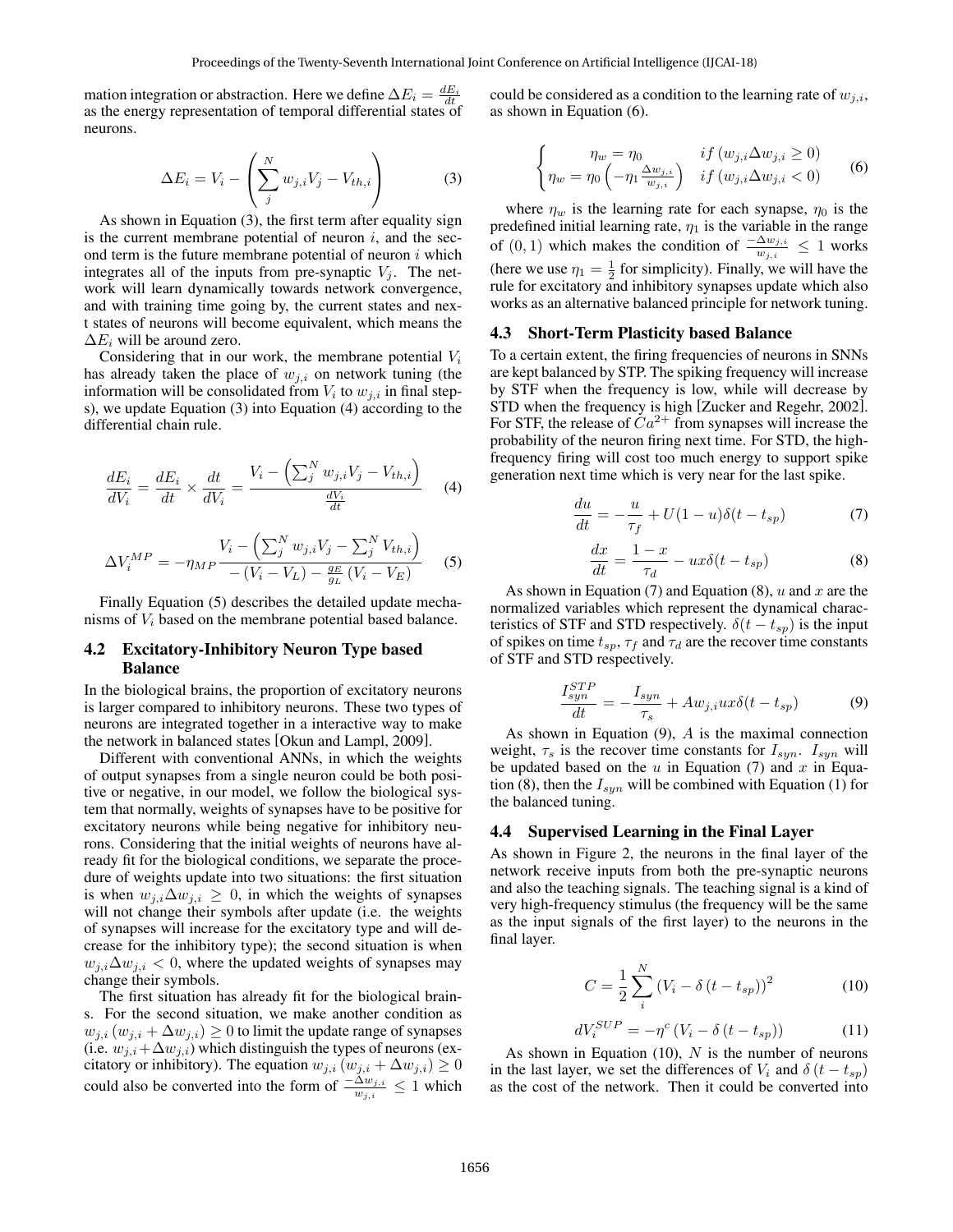Equation (11), where the  $\eta^c$  is the learning rate.  $V_i^{SUP}$  will be calculated only one time in the final layer which contains the divergence of realistic prediction and supervised teaching signals.

## 4.5 Equivalent Conversion from Membrane Potential to Synaptic Weights based on STDP

The tuning of  $V_i$  and its relationship with network outputs has been discussed. However, the network has to save the learned knowledge by consolidating them from membrane potential  $V_i$  into synapses  $w_{j,i}$ . Here we use STDP-like rules [Bi and Poo, 2001; Bengio *et al.*, 2015] to realize this function.

$$
\Delta w_{j,i} = \eta_{STDP} \left( V_j^{t+1} V_i^{t+1} - V_j^t V_i^t \right) \tag{12}
$$

The Equation (12) is a integration of two different types of STDP rules, one is  $\Delta w_{j,i} \propto V_j \frac{dV_i}{dt}$  [Bengio *et al.*, 2015] and another is  $\Delta w_{j,i} \propto \frac{dV_j}{dt} V_i$  [Bi and Poo, 2001].  $w_{j,i}$  is the synaptic weights between neuron i and neuron j,  $\eta_{STDP}$  is the learning rate of STDP rule,  $V_j^t$  and  $V_j^{t+1}$  are the different temporal states of neuron  $j$ .

#### 4.6 The Learning Procedure of the Balanced SNN

The training and test procedure of the balanced SNN model is shown in Algorithm 1.

Algorithm 1 The Balanced SNN Learning Algorithm.

1. Convert the spatial inputs into temporary inputs with random sampling. Initialize weights  $w_{i,i}$  with random uniform distribution, membrane potential states  $V_i$  with leaky potential  $V_L$ , iteration time  $I_{ite}$ , simulation time T, differential time  $\Delta t$ , learning rates  $\eta_{MP}, \eta_0, \eta_1, \eta_{STDP}$  and  $\eta^c$ ;

2. Start Training procedure:

2.1. Load training samples;

2.2. Update  $V_i$  by feed forward propagation with Equation  $(1)$ and Equation (2);

2.3. Update  $V_i^{MP}$  by the condition of membrane potential based balance with Equation (5);

2.4. Update  $I_{syn}^{STP}$  by STP based balance with Equation (7), Equation (8) and Equation (9);

2.5. Update  $V_i^{SUP}$  by weak supervised learning in final layer with Equation (11);

2.6. Equivalent conversion from membrane potential to synaptic weights based on integrated STDP, and passively update synaptic weights  $w_{i,i}$  based on Equation (12);

2.7. Update  $w_{i,i}$  by excitatory-inhibitory neuron type based balance with Equation (6);

2.8. Iteratively train SNNs from Step 2.2 to Step 2.7 and finally save tuned  $w_{i,i}$ ;

3. Start test procedure:

3.1. Load test samples;

3.2. Test the performance of trained balanced SNN with feed forward propagation based on saved  $w_{i,i}$ ;

3.3. Output test performance without cross validation;

## 5 Experiments

We use the standard MNIST [LeCun, 1998] to test the proposed brain-inspired Balanced SNN model. MNIST contains



Figure 3: The training and test accuracy with MP balanced tuning

10 classes of handwritten digits with 60, 000 training samples and 10, 000 test samples.

In order to understand the mechanisms and individual contributions, we will add each individual principle gradually to compare and then integrate them together for the ultimate performance.

## 5.1 Performance of the Membrane Potential based Balanced Tuning on SNN

We construct an SNN and train it with only LIF based feed forward (FF) architecture and the membrane potential balanced principle based on Equation (3), Equation (4) and Equation (5).

As shown in Figure 3, the number of neurons in the hidden layer are 100, and the x-axis of the figure is the iteration time, the y-axis is the accuracy of SNN on the MNIST classification task. We could conclude from the figure that the proposed membrane potential (MP) balanced tuning principle is working for the network convergence, and the SNN could form the classification ability after the MP based balanced tuning.

#### 5.2 Performance of the Excitatory and Inhibitory Neuron Type based Balance Tuning on SNN

The function of inhibitory neurons in the biological system is a mystery. Some of them play the role on the anti postsynaptic membrane potentials (anti-E), and some of them work on blocking activities of other neurons (Block-E) [Zeng *et al.*, 2017]. Here we test the anti-E type of inhibitory neurons and also the proportion of them on SNNs with Equation (6) based on the tuned result of membrane potential based balanced tuning.

The test accuracies of E-I based balanced tuning on SNN is shown in Figure 4, from which we could see that the SNNs with a proper proportion of inhibitory neurons could be trained for the function of classification. When the proportion is too big (e.g. bigger than 80%), the network will be failed to learn. More concretely, as shown in Figure 5, SNN will be well tuned when the proportion of inhibitory neurons is smaller than 60%. The best proportion of inhibitory neurons is 30%.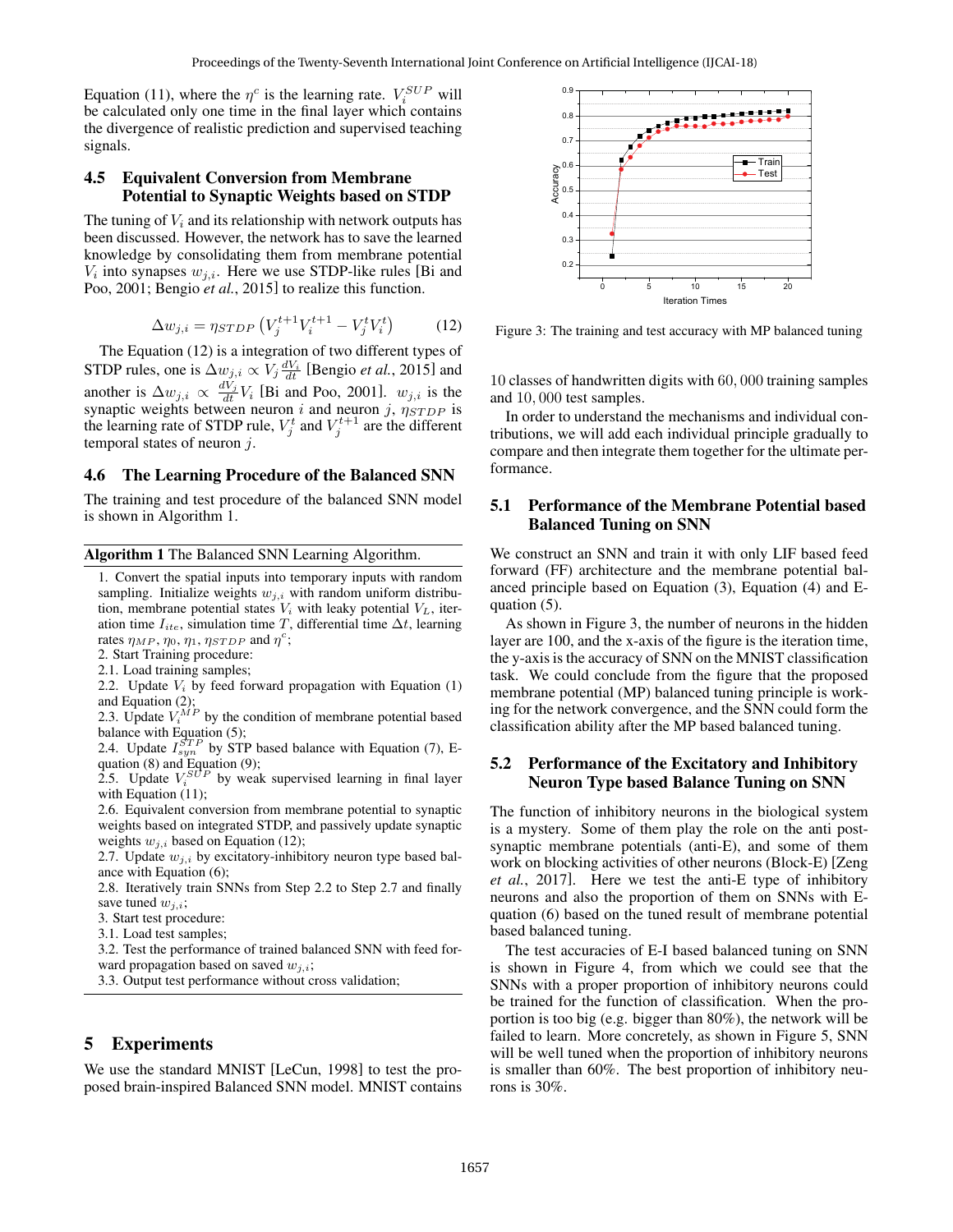

Figure 4: The test accuracy of E-I based balance tuning

## 5.3 Performance of the STP based Balanced Tuning on SNN

The STP principle will keep the neurons firing towards a stable frequency. Figure 6 shows the dynamic changes of variables of  $u$  and  $x$  with the input of spikes.

For the different frequencies of spikes, the  $u$  and  $x$  will be tuned automatically towards the stable output of  $I_{syn}$  which will be updated by the product of  $u$  and  $x$  in Equation (9).

As shown in Figure 7, when the iteration time is 100, the test accuracy performance on pure MP balanced tuning could reach 58%, the MP with feedforward LIF neuron model could reach 89%, and the integration of MP, FF, STP, and 30% inhibitory neurons could reach 97.9%. As a conclusion, the M-P, the proportion of E-I neurons and STP are contributing the balanced effects to SNNs for a better classification accuracy.

#### 5.4 Comparative Studies

The training of SNNs is very different with DNNs which are trained by backpropagation. Here we exclude these none biological-plausible tuning methods which firstly train DNNs by backpropagation and then convert into SNNs (e.g. the Convolutional SNN in Table 1 with the accuracy of 99.1%), since these efforts are not biological plausible, and the contributions are mainly from backpropagation.



Figure 5: The test accuracy on different proportion of inhibitory neurons



Figure 6: The dynamic variables of  $u$  and  $x$  with input spikes

Some state of the art performance of SNNs on the MNIST benchmark with different structures is shown in Table 1. For two-layer SNNs, the accuracy of 95% is achieved with 6, 400 output neurons [Diehl and Cook, 2015]. For three-layered SNNs, VPSNN gets the accuracy of 98.52% with 4, 800 hidden neurons [Zhang *et al.*, 2018]. While in our work (Balanced SNN), we reach the accuracy of 97.90% with only 100 hidden neurons and also reach 98.64% with 6, 400 hidden neurons. To the best of our knowledge, our result is the state of the art performance of pure biological plausible SNNs on the MNIST benchmark.

## 6 Conclusion

There are various learning principles from the brain which may help to design better spiking neural network models for Artificial Intelligence. However, how to integrate these brain inspirations together properly for optimal model are still with big challenges. Here we focus on the research of balanced states of SNNs and try to integrate three kinds of balanced learning principles together. They are the membrane potential based balance, the excitatory-inhibitory neuron type based balance and the STP based balance. The model analysis supports the hypothesis that the balanced state of the network is important for network training, and the experimental result also proves that, even without backpropagation, a better SNN



Figure 7: The test accuracy of balanced SNNs with the integration of different rules